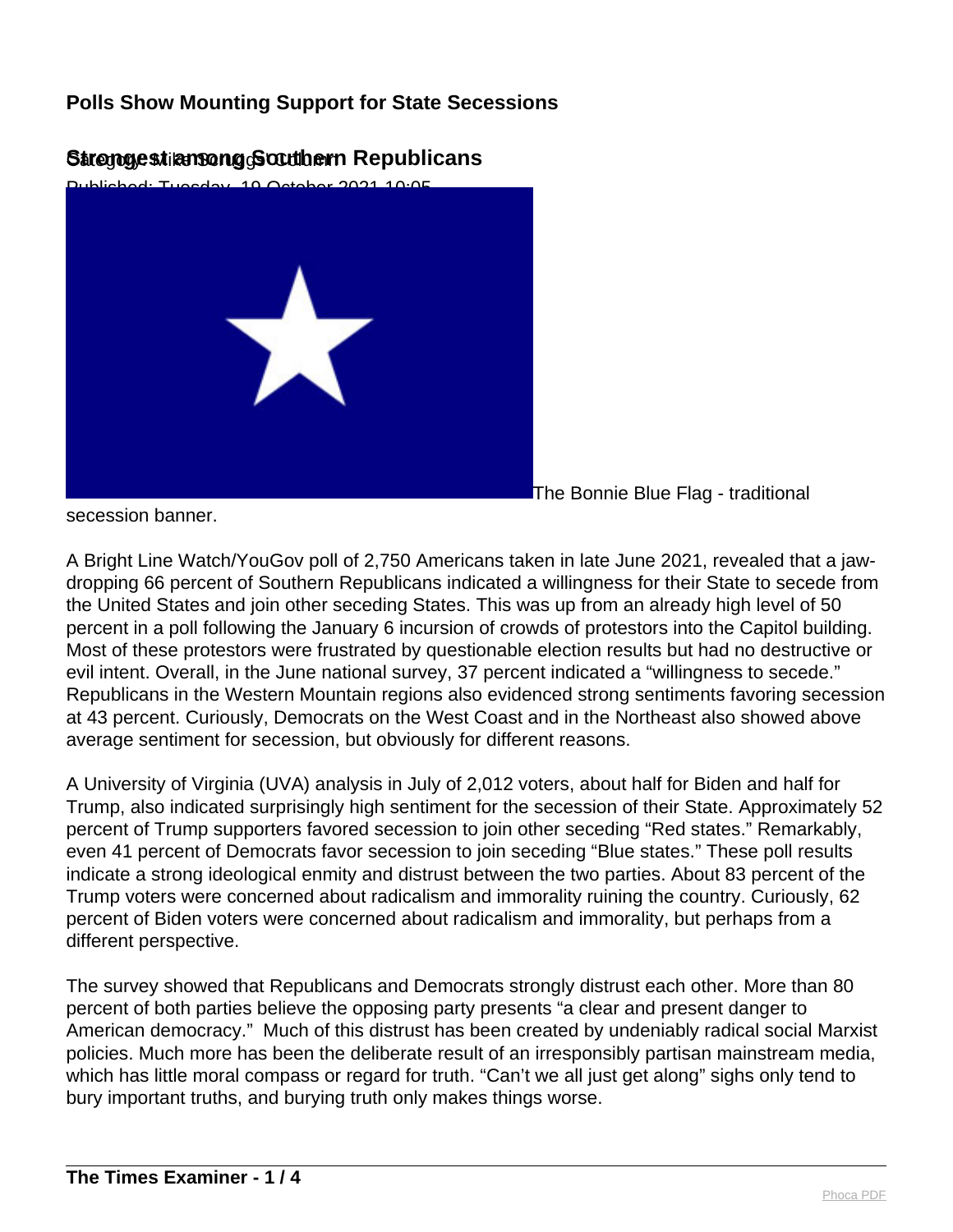ტვდერის პარამი სამის მამოთან Condination of the University of Virginia's Center for Politics,

Published: Tuesday, 19 October 2021 10:05 By Mike Sellied, and it will not be easily fixed." **"The divide between Trump and Biden voters is deep, wide, and dangerous…The scope is**

Hits: 1430

The June YouGov poll also found that 50 percent of Southern independents favor secession, while only 20 percent of Democrats favor it. In the Mountain states, 35 percent of independents favor secession but only 17 percent of Democrats.

Secession sentiment is fairly strong among independents generally with 43 percent of independents in the "Heartland" favoring it, compared to only 34 percent of Republicans, and 19 percent of Democrats. Secession sentiment among independents ranges from 33 percent on the Pacific coast to 50 percent in the South.

Democrat sentiment for secession is highest on the Pacific Coast with 47 percent favoring secession. Only 33 percent of independents and 27 percent of Republicans want the West Coast to secede from the United States.

In the Northeast 39 percent of Democrats favor secession, while 35 percent of independents and 26 percent of Republicans favor it.

These statistics confirm what the University of Virginia study found. There are two ideological movements for secession. Conservative and Constitutionally oriented Red State partisans want to secede from socially and economically radical Blue State dominance, and Blue State partisans want a government unhindered by Constitutional restrictions and traditional religious and moral values. The Blue State partisans are geographically separated between the Pacific Coast and Northeast.

Dividing the United States into a Red Constitutional Republic and two Blue Social Democracies (Pacific and Northeast), however, presents numerous national security and economic risks and difficulties for divided families. Nevertheless, the prospect for conservatives that they must give up freedom for the sake of unity is grim and unthinkable. Our hope for now should be in the 2022 and 2024 elections, and that many former Biden voters and Democrat partisans will be convinced by the terrible reality and ruinous failure of Biden and Democrat Party policies that the nation must return to the traditional Constitutional and moral values that made us a great nation, and which are absolutely necessary for our continued survival.

Is Secession legal and Constitutional? Even Congressman Abraham Lincoln said so in 1848:

**"Any people anywhere, being inclined and having the power, have the right to rise up and shake off the existing government and form a new one that suits them better. This is a most valuable and most sacred right, a right which we hope and believe is to liberate the world."**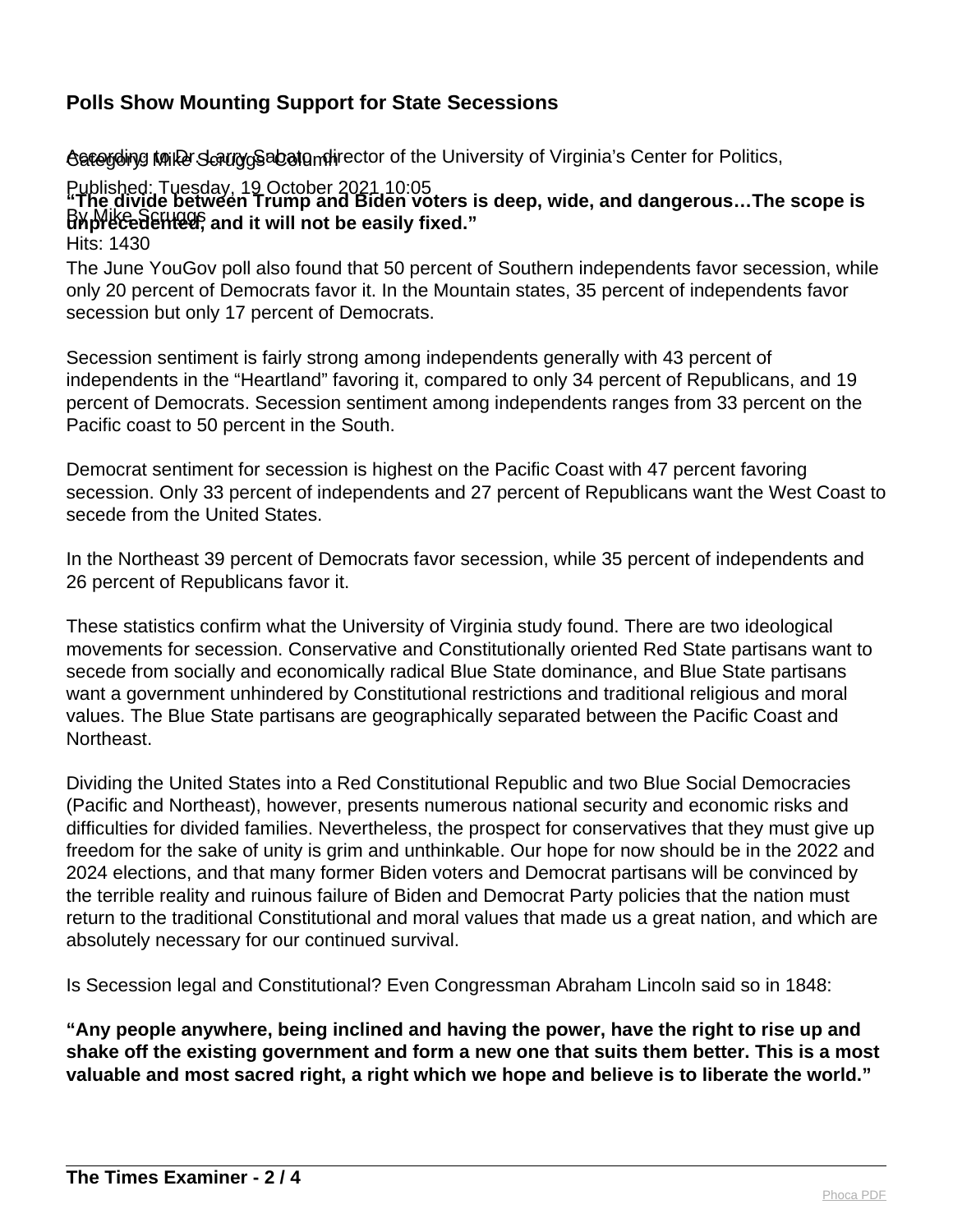**Might does nnet sake right and decades of propaganda cannot change the truth. The 1776** Published: Tuesday, 19 October 2021 Fo;05 By Mike Scruggs Declaration of Independence was referenced by the South Carolina Declaration of the Immediate Causes for Secession on December 24, 1860:

#### <sup>H</sup>Ttbu\$4砂ere established the two great principles asserted by the Colonies, namely: the right **of a State to govern itself; and the right of a people to abolish a Government when it becomes destructive of the ends for which it was instituted**."

Secession was and is legal, but the question today and always is whether secession is desirable. We are headed for some extraordinary tough decisions and hardships, unless voters wake up and throw out the social Marxists and their spineless establishment apologists in the 2022 and 2024 primaries and general election.

The 1860 South Carolina Declaration of the Causes for Secession has become a popular tool for political-correctness-chained academics to prove the Civil War was only about slavery. The word "slavery" or words or phrases pertaining to it are used 18 times in a total word count of 2,209. The document uses the word "Constitution" 21 times, which seems a more prevalent theme, if you insist on reading for word count rather than analytical context.

More than a dozen paragraphs point out the history of the British Colonies and United States from 1765 to 1860 pertaining to the Declaration of Independence, Constitution, and Bill of Rights to prove South Carolina's Constitutional Right of Secession. Most of the slavery words were complaining about Northern violations of Article 4 of the Constitution and other breaches of promise regarding handling of runaway slaves. While I can fully understand and sympathize with the position of 14 Northern States and probably Abraham Lincoln on the unpleasant obligation to enforce Article 4, it is ridiculous to assert the War was only about slavery because South Carolina used violations of Article 4 as proof of Northern unfaithfulness to Constitutional principles. South Carolina in particular, but other Southern and Border States generally were very concerned that the North was abandoning Jeffersonian principles of government and seeking national greatness based on consolidated and centralized big government.

The Tariff Wars from 1824 through 1860, though not mentioned in the South Carolina Declaration of 1860, were a prime example of Northern sectional politics and government that ignored Southern interests. South Carolina had threatened secession in 1824 and 1833 (Nullification Crisis) over unfair tariffs that benefited Northern sectional interests and exploited and harmed the South.

The Northern myth that the Civil War was only about freeing slaves still rankles knowledgeable Southerners and others not bound by politically correct chains. This is largely because politicians, PC academics, and the media so frequently use it to make the South a racist and traitorous punching bag and perennial scapegoat.

This is true even on Fox News on which otherwise conservative commentators and contributors frequently refer to the U.S. or the Republicans as fighting a war to end slavery. This is such a